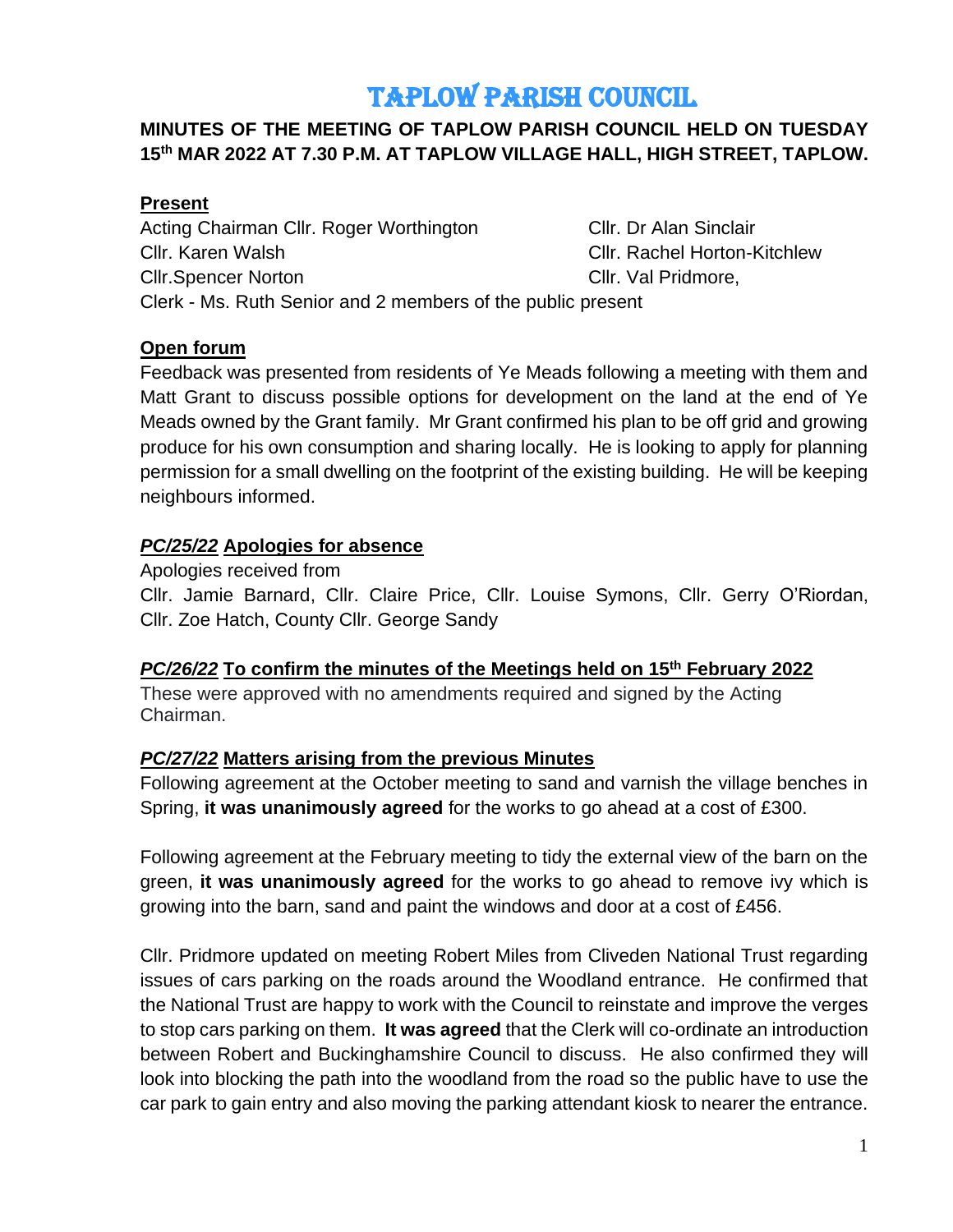He also suggested he would like to see a mini roundabout at the main entrance to Cliveden which may be an option for slowing down traffic at that junction. This information will also be passed on to Buckinghamshire Council.

## *PC/28/22* **To update on current environmental issues**

Cllr. Horton-Kitchlew is investigating possible funding options through the Community Board for initiatives.

There was a discussion regarding local footpaths and especially the footpath between Taplow Station, Taplow Court and Cliveden as the National Trust are also interested in this being more accessible.

Cllr. Horton-Kitchlew has spoken with Clarke's Gardening and **it was agreed** that planting the surplus wildflowers around the village hall fencing in the Autumn should go ahead. Cllr. Norton asked for an update on the Buckinghamshire initiative to plant one tree per person in the county, **it was agreed** that the Clerk will seek further clarification.

## *PC/29/22* **To discuss the possible drainage problems under the village green**

Following drainage work at St Nicolas school, Steve Warren flagged concerns about blocked and damaged drains under the green. **It was agreed** that the Clerk will ask for quotes to investigate these issues to discuss further.

*PC/30/22* **To consider the quote for repairing the white village gate on Marsh Lane It was unanimously agreed** for the works to go ahead at a maximum cost of £402.42.

## *PC/31/22* **To consider the quote for the internal painting work in the village hall It was unanimously agreed** for the works to go ahead at a maximum cost of £238.70.

## *PC/32/22* **To consider the quotes for repair to the exterior brickwork of the village hall behind the salt bin**

The Clerk obtained two very similar quotes for the work. It was proposed Cllr. Norton and seconded Cllr. Worthington to accept the quote from Samson Developments for total price £825 providing the work can be done quickly. If not, the second quote will be accepted. **It was agreed** that the Clerk will make contact.

## *PC/33/22* **To discuss the Jubilee celebration**

**It was agreed** that Cllr. Worthington will liaise with the Hitcham and Taplow Society on possible options for the Village Green Party and Jubilee Celebrations joining into one event.

## *PC/34/22* **Planning**

**34.1** Cllr. Worthington updated on recent planning applications and changes.

Challen's Chicks appeal for a dwelling on site has been allowed but is still to go through the planning process.

Lamont House, River Road are being allowed to knock down the current dwelling but plans are still to be agreed for the new building.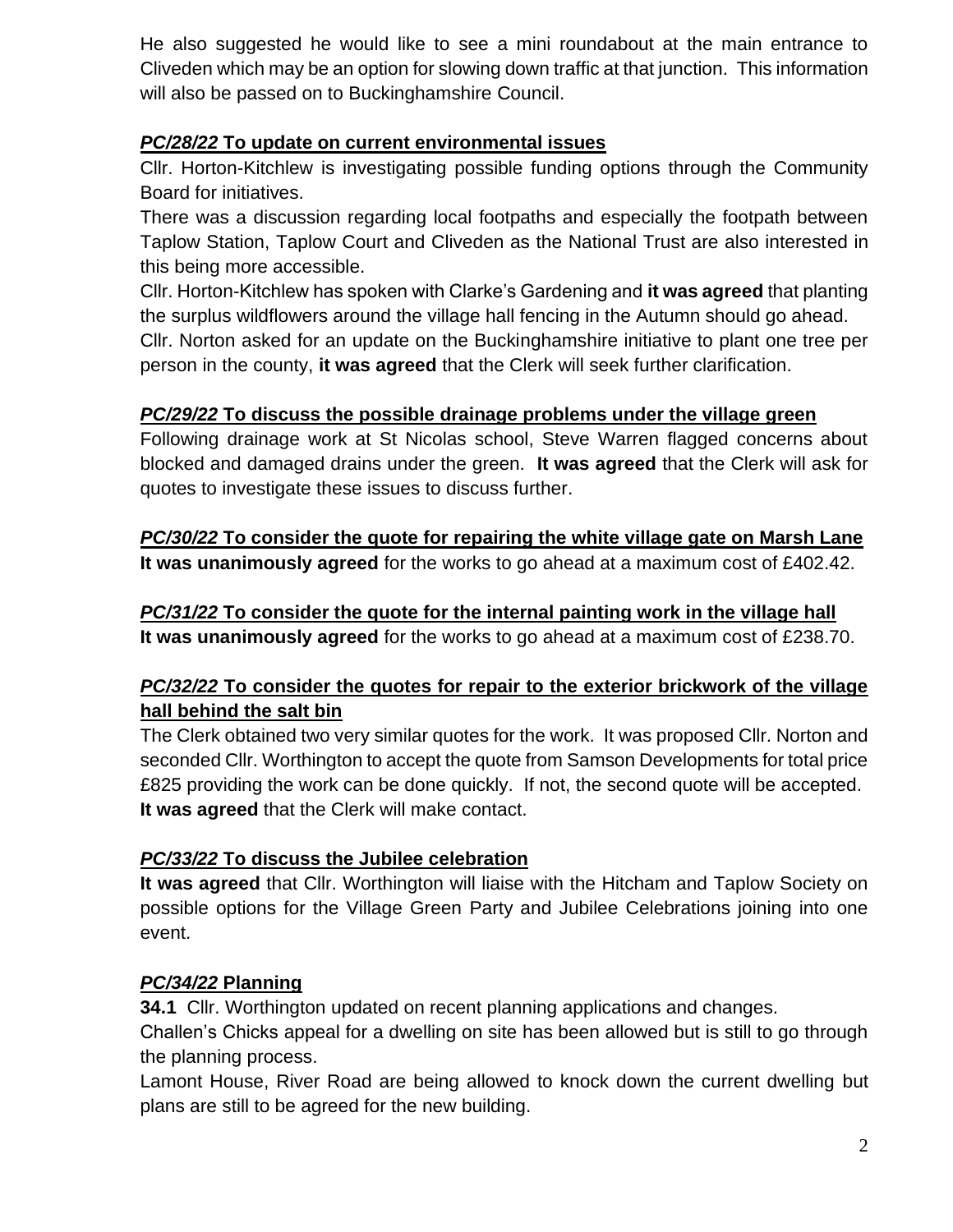**It was agreed** that the Clerk will write to;

Taplow House Hotel regarding the erection of two illuminated signs which do not have planning permission.

Ashling, Ellington Road following works being carried out with no planning permission. Roots Garden Centre regarding other businesses operating on site unlawfully.

The Station Road business estate regarding advertising signs on the external fences. Cllr.Worthington will draft outline letters.

**It was agreed** that the Clerk will make contact with County Cllr. Sandy regarding the common land currently used by the Feathers Pub for parking as this may impact the Highways decisions for the junction changes.

## **34.2**

#### **The following decisions have been made:**

| PL/20/3519/FA  | Challen's Chick Farm new house                     |  |
|----------------|----------------------------------------------------|--|
| PL/22/0303/NMA | Clivden temporary café                             |  |
| PL/22/0166/PNE | The Bothy River Road extension                     |  |
| PL/22/0161/PNE | 8 Stockwells extension                             |  |
| PL/22/0028/FA  | Rowing Club River Road balcony                     |  |
| PL/21/4872/TP  | Taplow Court tree work                             |  |
|                | PL/21/4874/PAHAS Lamont House River Road extension |  |
| PL/21/4853/SA  | Lamont House River Road extension                  |  |
| PL/21/4806/FA  | Elibank Court extensions                           |  |
|                | PL/21/4756/CONDA 5 Ellington Gardens condition     |  |
| PL/21/4703/FA  | The Thatched Cottage                               |  |
| PL/21/4587/FA  | Upper Lodge Berry Hill extension                   |  |
| PL/21/4333/FA  | Rectory Farm garden room                           |  |
| PL/21/4063/FA  | Waterville River Road extensions                   |  |
| PL/22/0271/KA  | Old Lodge East tree work                           |  |
|                |                                                    |  |

**APPEAL ALLOWED ACCEPTED** PL/22/0166/PNE The Bothy River Road extension ACCEPTED PL/22/0161/PNE 8 Stockwells extension ACCEPTED PL/22/0028/FA Rowing Club River Road balcony ACCEPTED PL/21/4872/TP Taplow Court tree work ACCEPTED REFUSED REFUSED PL/21/4806/FA Elibank Court extensions ACCEPTED ACCEPTED **ACCEPTED** PL/21/4587/FA Upper Lodge Berry Hill extension WITHDRAWN PL/21/4333/FA Rectory Farm garden room ACCEPTED PL/21/4063/FA Waterville River Road extensions WITHDRAWN **APPROVED** 

#### **The following have decisions pending:**

| PL/20/0970/FA  | Wee Cottage extension                    |                  |
|----------------|------------------------------------------|------------------|
| PL/21/0752/HB  | Hill House - basement work               |                  |
| PL/21/3518/FA  | Cranford House change of use             |                  |
| PL/21/3669/0A  | Downlands Barn demolition / rebuild      | <b>REFFERED</b>  |
| PL/21/4455/HB  | Cliveden Conservatory new roof           |                  |
| PL/21/4258/VRC | Old Boathouse conditions                 |                  |
| PL/21/4555/FA  | Huntswood Golf Club rebuild outbuildings |                  |
| PL/21/4776/FA  | Stonecrop Saxon gardens new build        |                  |
| PL/22/0106/FA  | Hunters Moon Marsh Lane extension        |                  |
| PL/21/3263/FA  | Hunstwood Lane demolish and rebuild      | <b>REFERRED</b>  |
| PL/21/4588/FA  | Rosemerrion Marsh Lane extension         | <b>OBJECTION</b> |
| PL/21/4299/FA  | Marshmead retrospective storage unit     | <b>OBJECTION</b> |
| PL/22/0042/FA  | Old Lodge West extension                 | <b>OBJECTION</b> |
|                |                                          |                  |

#### **New applications thought uncontentious**

PL/22/0732/KA Cherry House tree work PL/22/0588/FA 2 River Court Ellington extension PL/22/0559/CONDA |Mill Lane condition